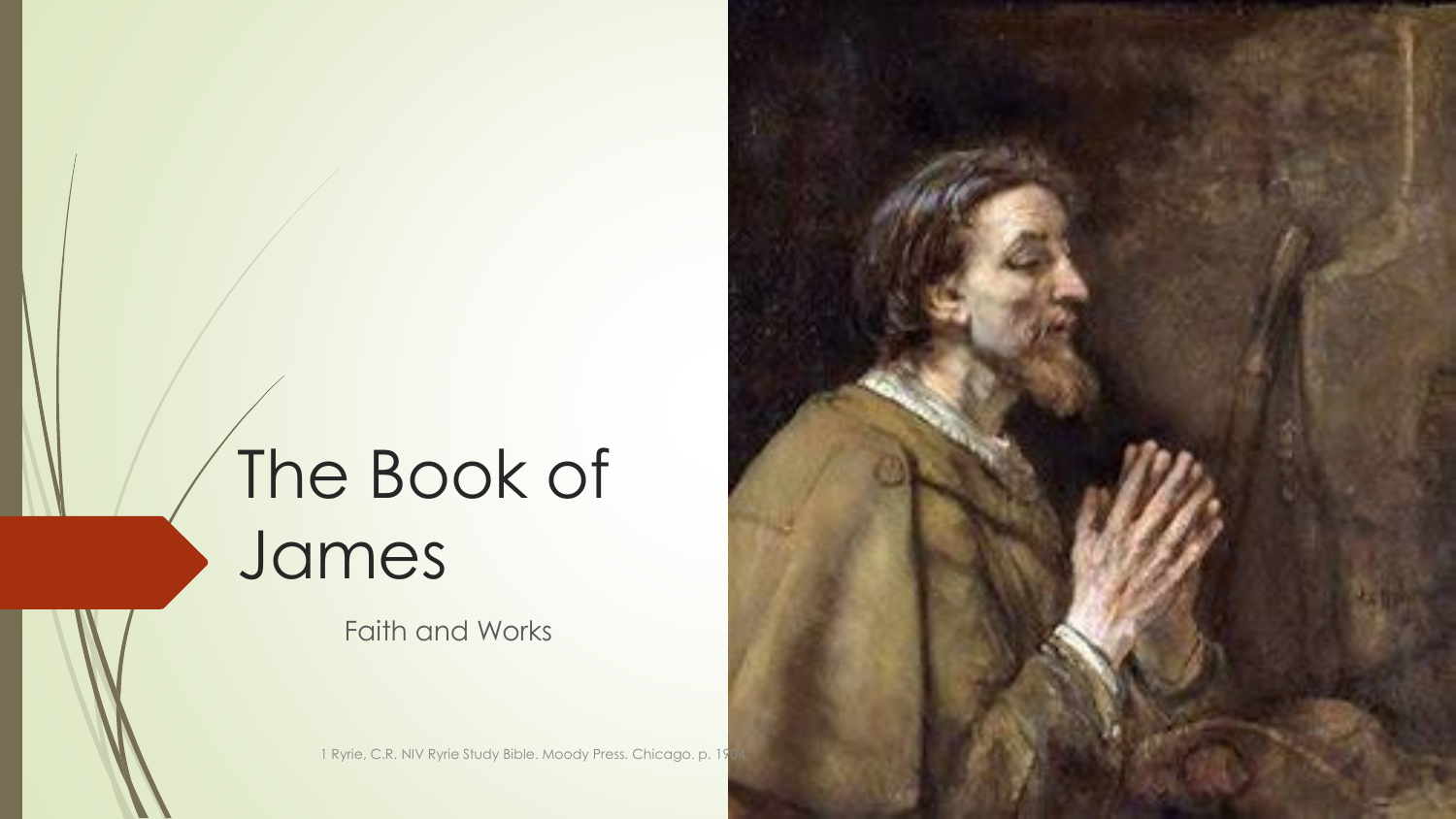- **FAITH AND WORKS 2:14-26** 
	- :14 What good is it…if a man claims to have faith but has no deeds…?
		- Note: James is not saying that we are saved by works but that a faith that does not produce good works is a dead faith. James was not refuting the Pauline doctrine of justification by true faith, but a perversion of it. Both Paul and James define faith as a living, productive trust in Christ. Genuine faith cannot be "dead" to morality or barren to works.
		- The difference between books by Paul and James is accounted for by the fact of 2 different vantage points. Paul deals with "Justification before God"; James, "Demonstration before Men." Paul saw Christ in the heavens, establishing our righteousness. James saw Him on earth, telling us to be perfect…<sup>2</sup>
		- James had experienced the issue that FAITH is a basic ingredient of this new experience/Christianity/ religion. Afterall he could not *believe* that Jesus was the Christ until the end of Jesus' life. His burden in writing the epistle was to show his Christian brethren that the faith that saves can be the only *genuine* faith. And if genuine then real, alive, of the heart, dynamic, productive and seen of men by way of action. Then if local Christians could be instructed and encouraged about what saving faith really was, then the world outside (these believers) would discover that Christianity was not another cult ore religion, but a new life from above.  $3$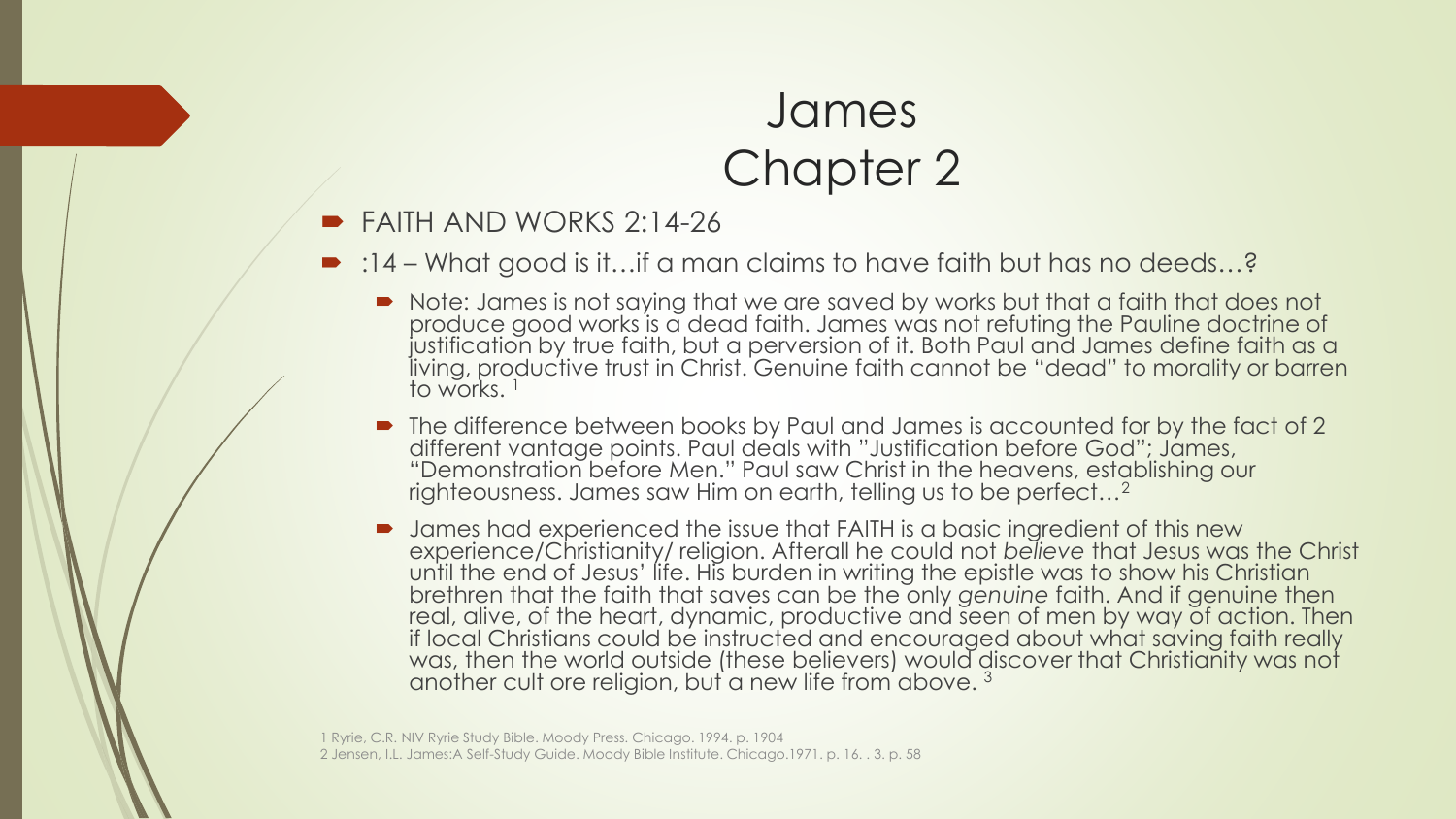- Abraham being justified by faith.
	- Gen 15: 1-6? Justification a sovereign act of God in declaring a man positionally righteous?
	- Gen 22: 1-19 Was Abraham really commended for placing Isaac on the alter 22:9-10? Or a fear of God Gen 22: 12, and faith in Him 22:8; or both??
		- Compare with Heb 11:17-19 a NT commentary on this
	- Rom 4:2, 6, Ja 2:21
		- These 2 passages may appear contradictory, but consider
			- Paul only denies works as the root of salvation. He is not writing about Christian conduct as such, but the way to becoming a Christian. <sup>3</sup>
			- **Domes is not denying faith as the way of salvation, but his is maintaining that works will issue from** a faith that is genuine.
			- DA Hayes writes: Paul is looking at the root; James is looking at the fruit....<sup>4</sup>

3 Jensen, I.L. James:A Self-Study Guide. Moody Bible Institute. Chicago.1971. p. 58-59 4 Hayes, D.A, "the Epistle of James," The International Standard Bible Encyclopedia, 3: 1566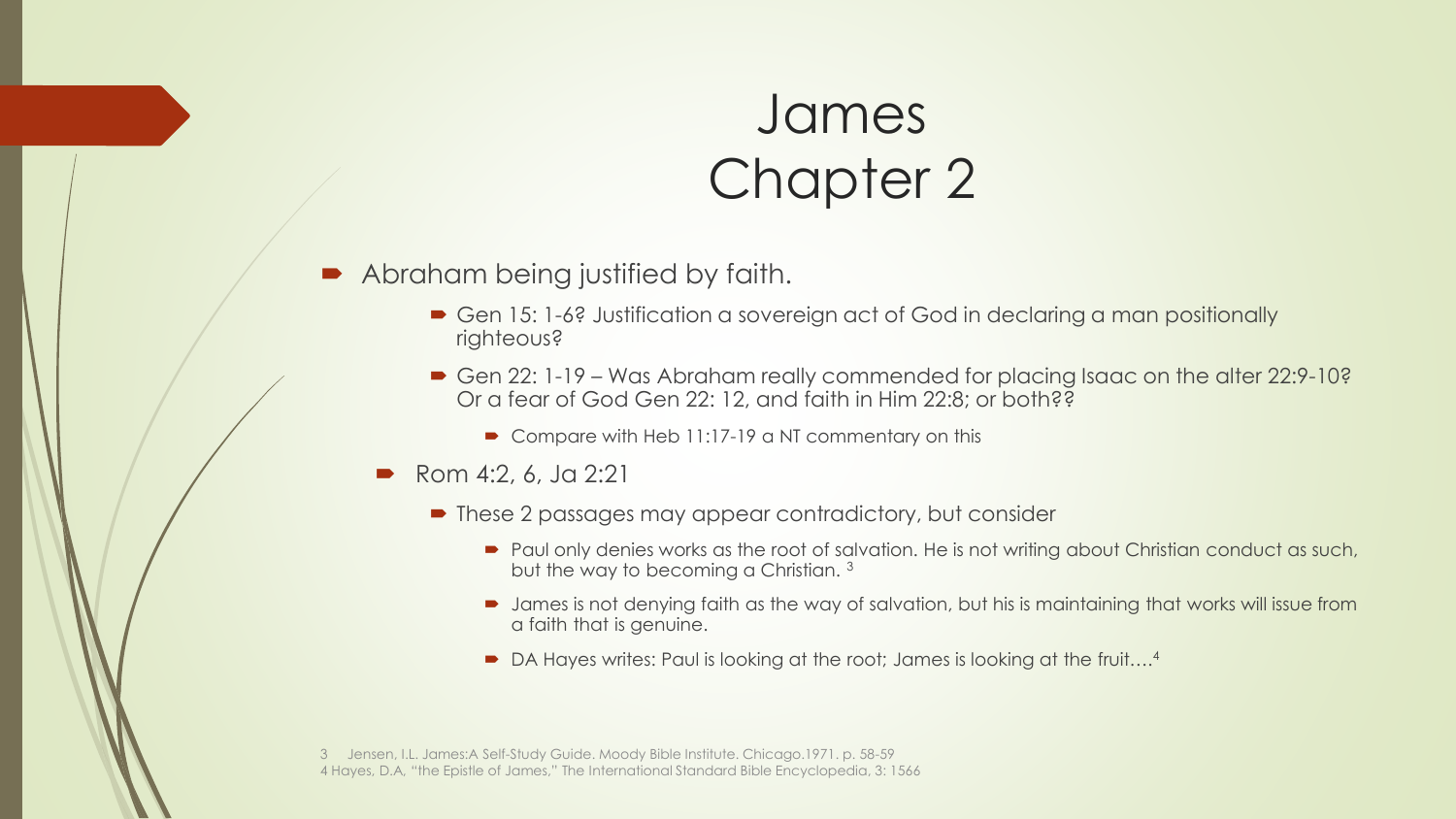- :15-16 examples of spurious faith.
- :17 a workless faith is a worthless faith.
	- Works are Faith's Partner<sup>5</sup>
- To James 2:18, Works are Faith's Demonstrators
	- James tests can Faith be measured or needs to be demonstrated by works?<sup>6</sup> Show me…

James asks, if a person can "see" another person's *genuine* faith without the presence of works?

states – Can a person "see" another person's *genuine* faith by observing his works? Faith is NOT a mere intellectual assent

:21-23 – Abraham's act of faith (refer to Gal 3:6-29 re: Abraham as Spiritual Father.

- Shows that James does not deny that genuine faith can save, but it was the action, the follow through of Abraham that saved his son and demonstrated his deep faith in God. <sup>5</sup>
- IN contrast to Abraham, Rahab was a Gentile, a woman, a pagan and a prostitute She believed that God had given Canaan to the Israelites and acted on that fith by sending the spies another way. Josh 2: 1-21

5 Jensen, I.L. James:A Self-Study Guide. Moody Bible Institute. Chicago.1971. p. 61-62,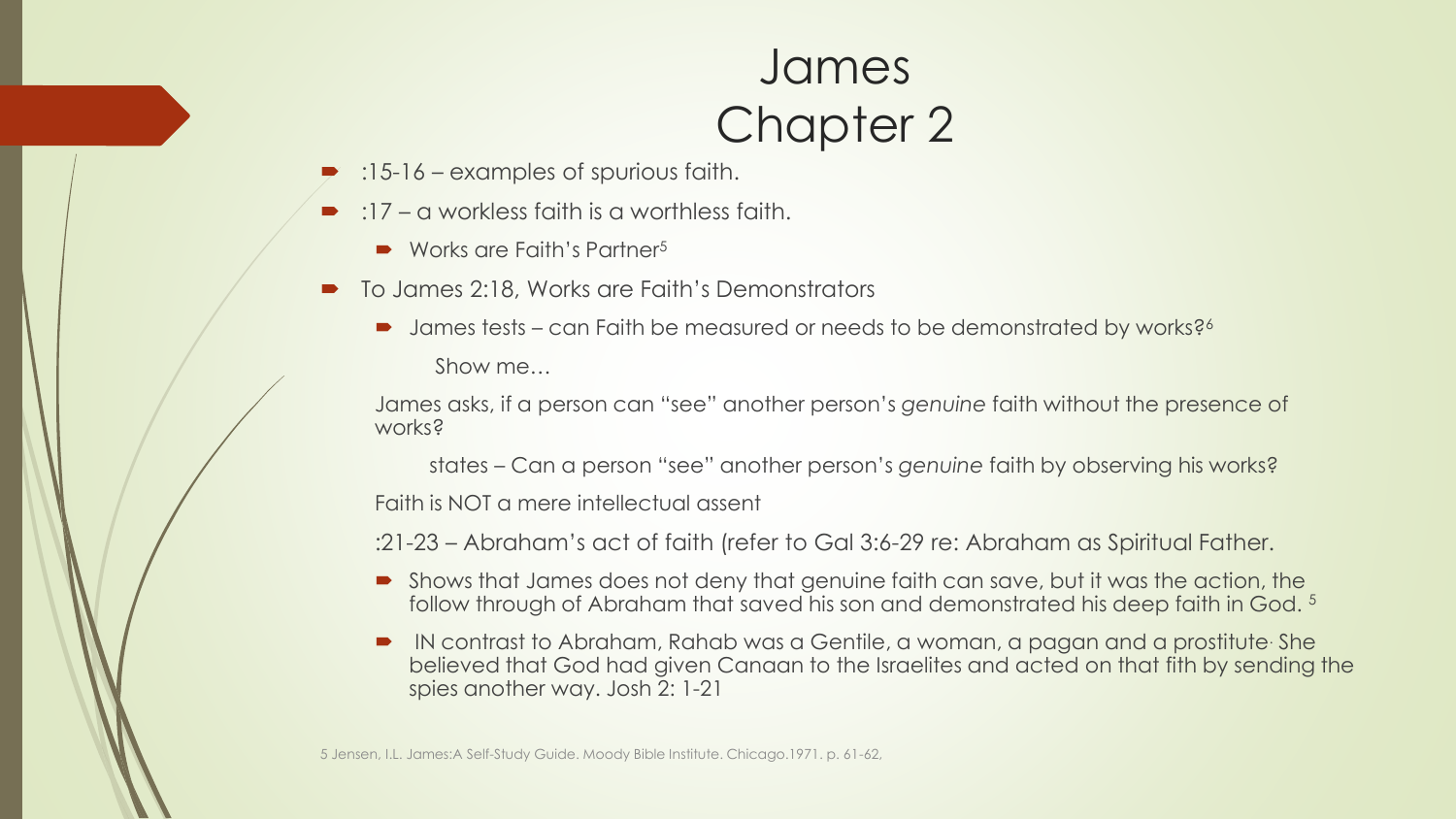- :26 "As the body without the spirit is dead, so faith without deed is dead,"
- How many places have the phrases "faith without works is dead?" ( or an equivalent to this phrase.)
- "Justified" root word in Greek = righteous
- "friend of God" in Hebrew verse literally translated as "beloved."
- Thought perhaps James chose Rahab's story for lessons:
	- God saves, not because of one's righteousness, but because of one's faith
	- God has rich rewards for those who believe and obey Him
		- Refer to Joshua 6:25 and Matthew 1:5, Heb 11:31 re: Rahab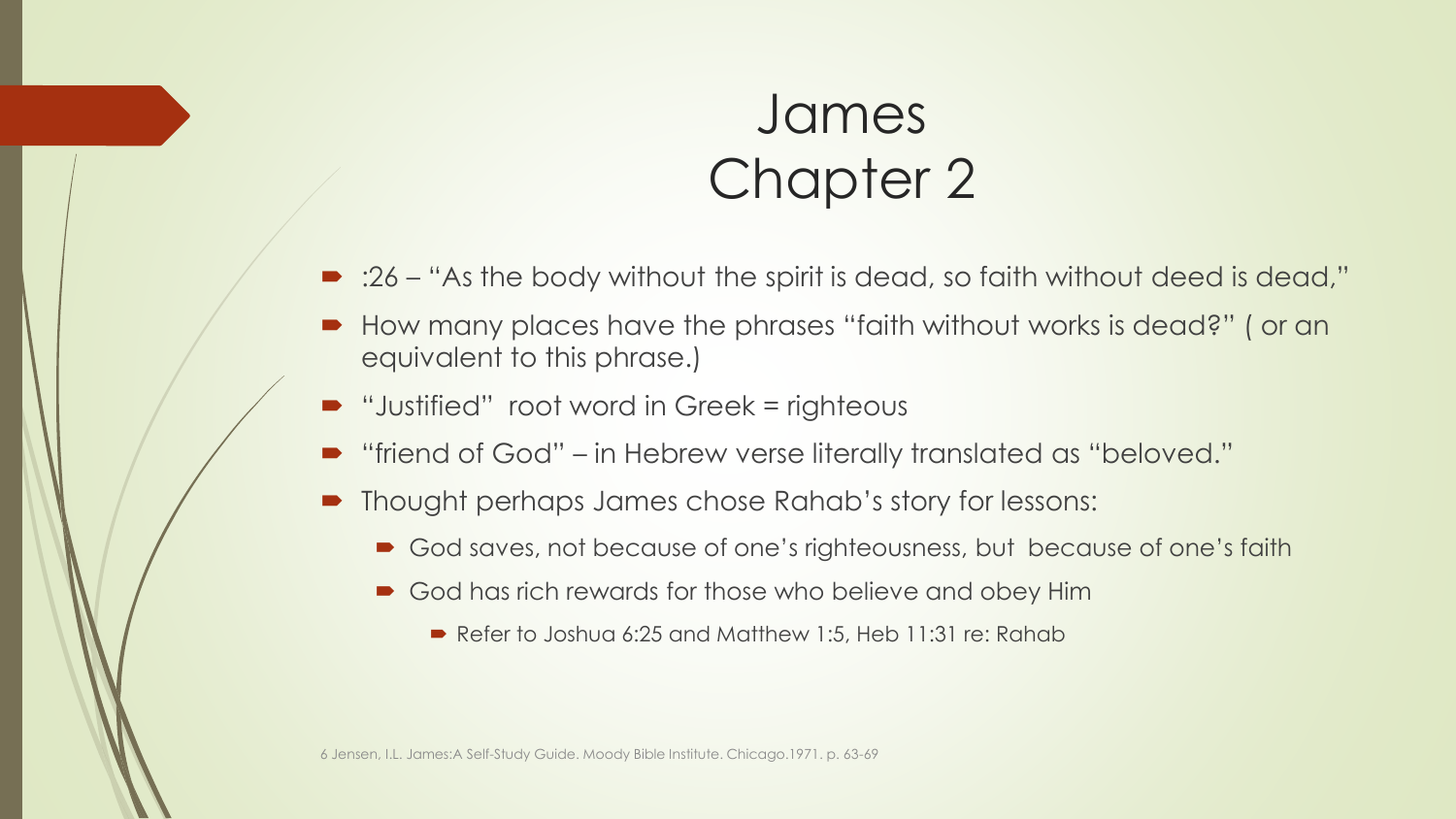- Sins of the tongue :1-12
	- Bridling the tongue : 1-4
		- Note: :2 Perfect man mature, of full moral and spiritual growth.
		- :9Our being made in the image of God is the basis for not cursing our fellow man.
- Boasting by the tongue : 5-12
	- :10-12 a believer's tongue should not speak inconsistencies.
- $\blacksquare$  True wisdom : 13-18
	- Show wisdom by one's good life, by deeds done in humility that comes from wisdom.
	- :17 Wisdom from heaven is pure; peace-loving, considerate, submissive, full of mercy and good fruit, impartial and sincere